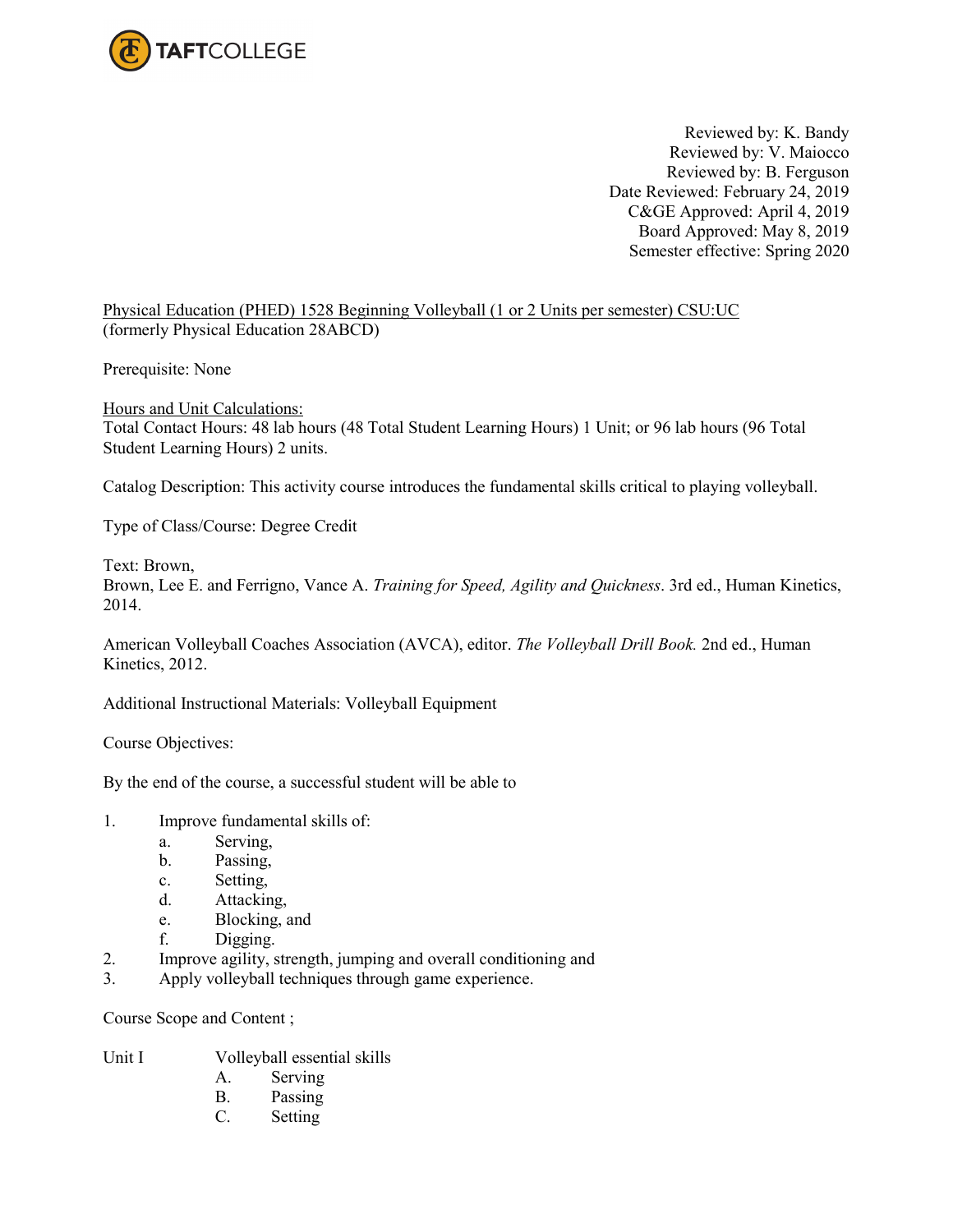

- D. Attacking
	- E. Blocking
	- F. Digging

Unit II Conditioning

- A. Agility
- B. Strength
- C. Jump Training
- D. Endurance
- Unit III Offense
	- A. Serving
	- B. Passing<br>C. Setting
	- **Setting**
	- D. Attacking
- Unit IV Defense
	- A. Blocking
	- B. Digging
- Unit V Basic rules of the game
	- A. Offensive Rules
	- B. Defensive Rules<br>C. Transitioning
	- **Transitioning**
	- D. Sportsmanship and ethics
- Unit VI Basic Team Strategy
	- A. Serve Receive
	- B. Offensive Systems
	- C. Hitter Coverage
	- D. Defensive Systems

Learning Activities Required Outside of Class:

The students in this class will spend a minimum of 2 hours per week outside of the regular class time doing the following:

- 1. Skill practice,
- 2. Studying multimedia presentations, and
- 3. Reading from the textbook.

Methods of Instruction:

- 1. Practice of:
	- a. Individual skills,
	- b. Offense, defense, serve receive, hitter coverage and transition
- 2. Oral Instruction on the basic rules of the game,
- 3. Oral Instruction in team strategy,
- 4. Demonstration, and
- 5. Multimedia.

Methods of Evaluation: